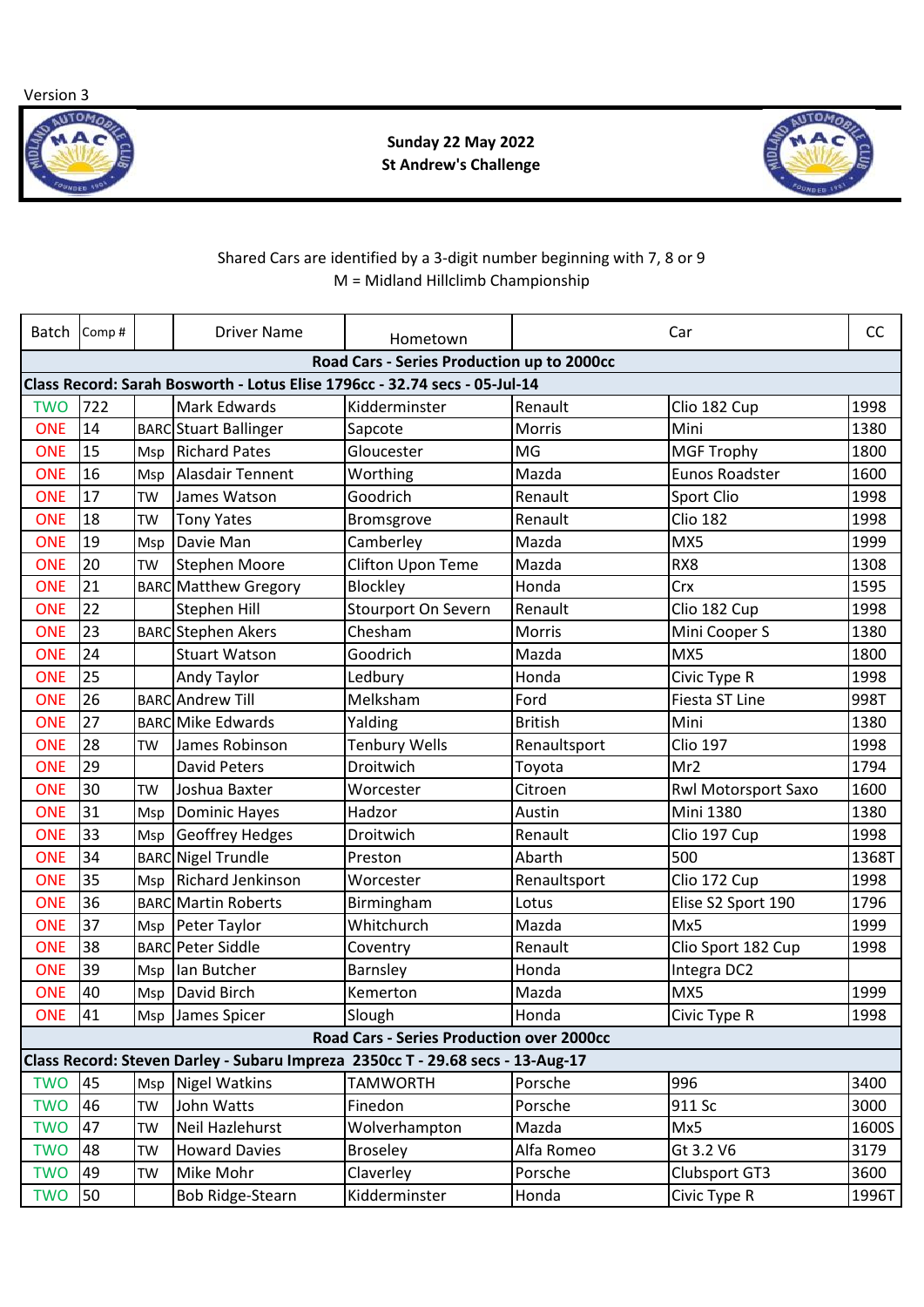| <b>TWO</b>                                                                      | 51  | <b>TW</b> | James Allan Macfarlane Inkberrow                                                 |                                                                             | Porsche                | Cayman S               | 3400  |  |
|---------------------------------------------------------------------------------|-----|-----------|----------------------------------------------------------------------------------|-----------------------------------------------------------------------------|------------------------|------------------------|-------|--|
| <b>TWO</b>                                                                      | 52  | <b>TW</b> | <b>Paul Harris</b>                                                               | Clent                                                                       | Lamborghini            | Gallardo Balboni       | 5200  |  |
| Road Cars - Series Production Cars - 4 Wheel Drive of any engine capacity       |     |           |                                                                                  |                                                                             |                        |                        |       |  |
| lass record: Justin Andrews - Subaru Impreza 2124cc T - 32.47 secs - 06-Jun-21  |     |           |                                                                                  |                                                                             |                        |                        |       |  |
| <b>TWO</b>                                                                      | 56  |           | <b>Richard Etheridge</b>                                                         | <b>Telford</b>                                                              | Subaru                 | Impreza                | 2500T |  |
| <b>TWO</b>                                                                      | 57  | <b>TE</b> | <b>Arnie Fleck</b>                                                               | Ledbury                                                                     | Vw                     | Golf R                 | 2000T |  |
| <b>TWO</b>                                                                      | 58  |           | Neil Lacey                                                                       | <b>Brierley Hill</b>                                                        | Subaru                 | Impreza                | 2500T |  |
|                                                                                 | 59  |           | <b>Stephen Moore</b>                                                             | Stapleford                                                                  | Mitsubishi             | Evo 6 Rs               | 2300T |  |
|                                                                                 |     |           |                                                                                  | Road Cars - Series Production Cars with space-framed or non-ferrous chassis |                        |                        |       |  |
|                                                                                 |     |           |                                                                                  |                                                                             |                        |                        |       |  |
| <b>TWO</b>                                                                      | 62  | Msp       | David Lee                                                                        | Stourbridge                                                                 | Lotus                  | Elise                  | 1796  |  |
| <b>TWO</b>                                                                      | 63  | <b>TW</b> | Chris Westwood                                                                   | Stourbridge                                                                 | Lotus                  | Elise s2               | 1796  |  |
| <b>TWO</b>                                                                      | 64  | <b>TW</b> | Simon Dudfield                                                                   | Hartpury                                                                    | Lotus                  | Elise                  | 1796  |  |
|                                                                                 |     |           |                                                                                  | <b>Road Cars - Specialist Production Cars</b>                               |                        |                        |       |  |
|                                                                                 |     |           | Class Record: darren Luke - Caterham 7 Hyabusa 1796cc 32.47 secs - 19-Aug-12     |                                                                             |                        |                        |       |  |
| <b>TWO</b>                                                                      | 66  |           | <b>Stuart Diaper</b>                                                             | Stowmarket                                                                  | Caterham               | 310r                   | 1600  |  |
| <b>ONE</b>                                                                      | 767 | <b>TW</b> | <b>Martin Bashford</b>                                                           | Leominster                                                                  | Caterham               | Academy                | 1588  |  |
| <b>TWO</b>                                                                      | 67  | <b>TW</b> | <b>Ruth Bashford</b>                                                             | Leominster                                                                  | Caterham               | Academy                | 1588  |  |
| <b>TWO</b>                                                                      | 68  |           | <b>BARC</b> Anthony Shearman                                                     | Swindon                                                                     | Caterham               | 310R                   | 1596  |  |
| <b>TWO</b>                                                                      | 69  |           | <b>BARC Philip Matchwick</b>                                                     | Newbury                                                                     | Caterham               | 7 Roadsport 140        | 1800  |  |
| <b>TWO</b>                                                                      | 70  | <b>TW</b> | <b>Andrew Willcox</b>                                                            | Evesham                                                                     | Caterham               | Super 7                | 1600  |  |
| <b>TWO</b>                                                                      | 71  |           | <b>BARC</b> Graham Holdstock                                                     | Alcester                                                                    | Caterham               | seven                  | 1600  |  |
| <b>TWO</b>                                                                      | 72  | Msp       | <b>George Newrick</b>                                                            | Evesham                                                                     | Westfield              | Seiw                   | 1699  |  |
| <b>TWO</b>                                                                      | 73  | Msp       | <b>Thomas Frankland</b>                                                          | Swindon                                                                     | Westfield              | Mega S2000             | 1998  |  |
| <b>TWO</b>                                                                      | 74  |           | Msp Keith Adams                                                                  | Milton Keynes                                                               | Westfield              | <b>SEi</b>             | 1998  |  |
| <b>TWO</b>                                                                      | 75  | Msp       | Martin Harvey                                                                    | <b>Newport Pagnell</b>                                                      | Westfield              | SEIW Zestytec          | 1998  |  |
|                                                                                 |     |           |                                                                                  | <b>Modified Cars - Series Production Cars upto 1400cc</b>                   |                        |                        |       |  |
|                                                                                 |     |           | Class Record: Eric Morrey - Hillman Imp 998cc T - 32.67 secs - 13-Aug-17         |                                                                             |                        |                        |       |  |
| <b>TWO</b>                                                                      | 778 |           | <b>BARC</b> Dave Nursey                                                          | Ludlow                                                                      | Austin                 | Mini Cooper            | 1340  |  |
| THREE <sup>78</sup>                                                             |     |           | <b>BARC</b> Carole Nicholls                                                      | Abergavenny                                                                 | Mini                   | Cooper                 | 1340  |  |
| <b>THREE</b> 79                                                                 |     |           | Msp Julian Harber                                                                | Cheltenham                                                                  | <b>British Leyland</b> | Mini Clubman           | 1340  |  |
| THREE 80                                                                        |     |           | Msp Mike Gallery                                                                 | Droitwich                                                                   | Morris                 | Cooper S               | 1380  |  |
|                                                                                 |     |           |                                                                                  | Modified Cars - Series Production Cars 1400cc up to 2000cc                  |                        |                        |       |  |
|                                                                                 |     |           | Class Record: Keith Murray - Audi 80 Quattro S4 1415cc T- 29.03 secs - 18-Aug-13 |                                                                             |                        |                        |       |  |
| <b>TWO</b>                                                                      | 786 | Msp       | Malcolm Redgewell                                                                | Radstock                                                                    | Renault                | <b>Clio 182</b>        | 1998  |  |
| <b>TWO</b>                                                                      | 788 | <b>TW</b> | Stephen Baxter                                                                   | Martley                                                                     | Peugeot                | Rwl Motorsport 205     | 1905  |  |
| THREE <sup>84</sup>                                                             |     |           | <b>BARC</b> Tom Magnay                                                           | Hereford                                                                    | Renault                | Clio                   | 1998  |  |
| <b>THREE</b> 85                                                                 |     |           | <b>BARC</b> Taras Andrusin                                                       | Nuneaton                                                                    | Renault                | clio 172 cup           | 1998  |  |
| THREE <sup>186</sup>                                                            |     | TW        | Daniel Redgewell                                                                 | <b>Bristol</b>                                                              | renault                | clio 182               | 1998  |  |
| <b>THREE</b> 87                                                                 |     |           | <b>BARC</b> Jonnie Toon                                                          | Stroud                                                                      | Peugeot                | 106                    | 1600  |  |
| THREE <sup>188</sup>                                                            |     | TW        | Stewart Rothwell                                                                 | Martley                                                                     | Peugeot                | 205 gti rwl motorsport | 1905  |  |
| <b>Modified Cars - Series Production Cars over 2000cc</b>                       |     |           |                                                                                  |                                                                             |                        |                        |       |  |
|                                                                                 |     |           | Class Record: Roger Banks - Audi S4 4200cc T - 28.71 secs - 21-Aug-11            |                                                                             |                        |                        |       |  |
| <b>TWO</b>                                                                      | 793 | <b>TW</b> | <b>Helen Evans</b>                                                               | <b>Stanford Bridge</b>                                                      | Porsche                | 911 Carrera            | 3300S |  |
| <b>THREE</b> 91                                                                 |     | <b>TW</b> | <b>Steven Mogg</b>                                                               | Redditch                                                                    | Tvr                    | Griffith 500           | 4997  |  |
| THREE <sup>192</sup>                                                            |     | Msp       | Duncan Andrews                                                                   | Stourport on Severn                                                         | Porsche                | Cayman                 | 3900  |  |
| THREE <sup>193</sup>                                                            |     | <b>TW</b> | <b>Andrew Norris</b>                                                             | <b>Stanford Bridge</b>                                                      | Porsche                | 911 Carrera            | 3300S |  |
| <b>THREE</b>                                                                    | 94  |           | Jim Herbert                                                                      | Winchester                                                                  | Mitsubishi             | Lancer Evo 5           | 2300T |  |
| Modified Cars - Series Production Cars - 4 Wheel Drive of any engine capacity   |     |           |                                                                                  |                                                                             |                        |                        |       |  |
| Class Record: Damien Bradley - Subaru Legacy 2350 cc T - 29.47 secs - 02-May-21 |     |           |                                                                                  |                                                                             |                        |                        |       |  |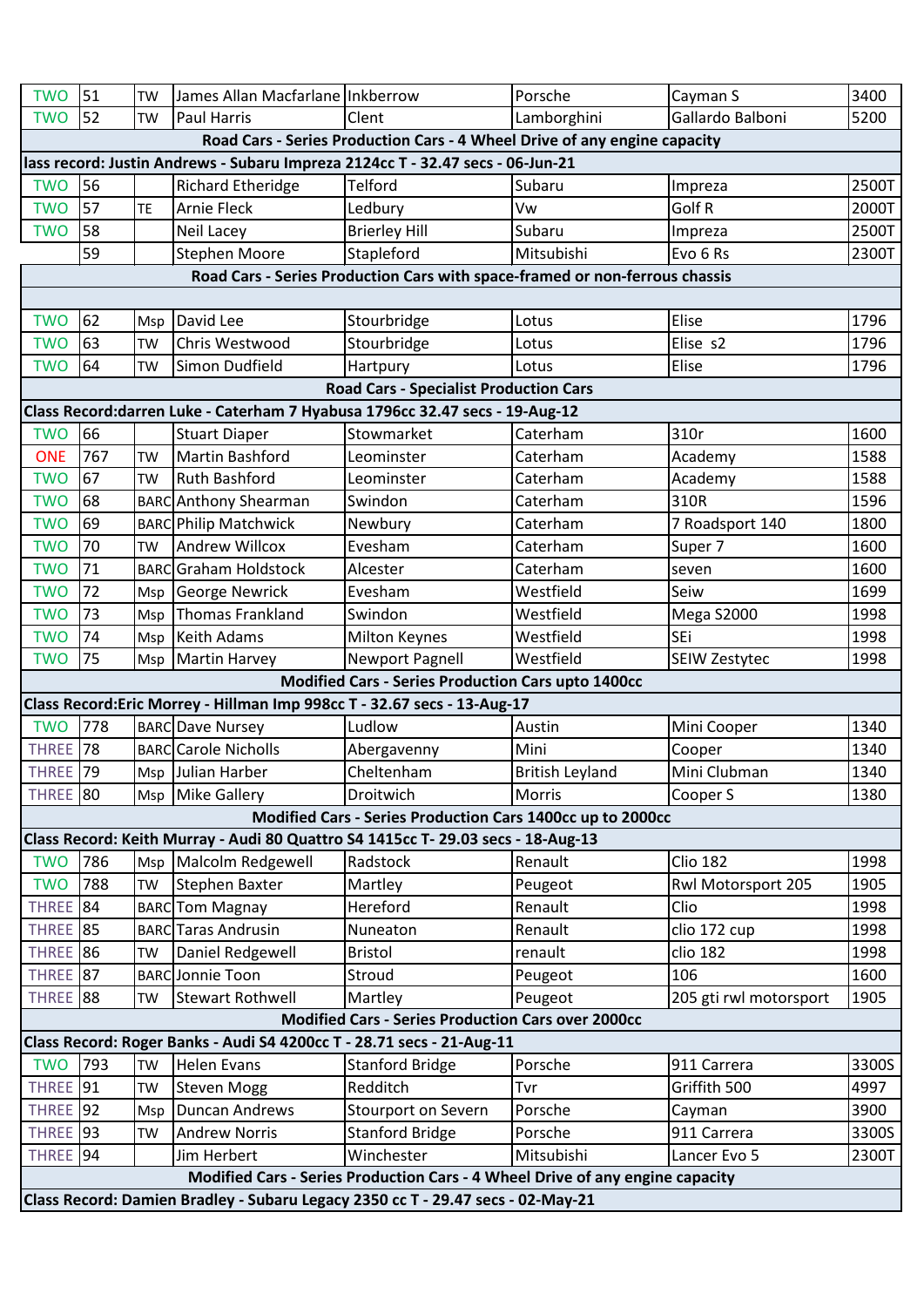| THREE <sup>197</sup>                                                                        |     |           | <b>BARC</b> Deran Stephenson                                             | Rockbeare                                         | Nissan Pulsar | <b>GTIR</b>    | 2300T |  |
|---------------------------------------------------------------------------------------------|-----|-----------|--------------------------------------------------------------------------|---------------------------------------------------|---------------|----------------|-------|--|
| THREE <sup>198</sup>                                                                        |     |           | Msp Alison Lock                                                          | Chard                                             | Mitsubishi    | Lancer Evo IV  | 2300T |  |
| THREE <sup>199</sup>                                                                        |     | TW        | Anthony Brown                                                            | Hinckley                                          | Audi          | <b>Tt</b>      | 1781T |  |
| <b>THREE</b>                                                                                | 100 |           | <b>BARC</b> Damien Bradley                                               | Purley                                            | Subaru        | Legacy         | 2350T |  |
|                                                                                             |     |           |                                                                          | <b>Modified Cars - Specialist Production Cars</b> |               |                |       |  |
| Class Record: Ash Mason - Westfield Sei 1340cc S - 28.19 secs - 11-Aug-19                   |     |           |                                                                          |                                                   |               |                |       |  |
| <b>THREE</b> 105                                                                            |     |           | <b>Jerry Neary</b>                                                       | Lutterworth                                       | Westfield     | Sei            | 1998  |  |
| <b>THREE</b> 106                                                                            |     |           | John Morgan                                                              | Coytrahen                                         | Westfield     | 7              | 1999  |  |
| <b>THREE</b> 107                                                                            |     |           | Msp Craig Spooner                                                        | Halesowen                                         | Westfield     | Seiw           | 1798  |  |
|                                                                                             |     |           |                                                                          | Sports Libre Cars up to 2000cc                    |               |                |       |  |
|                                                                                             |     |           | Class Record: Rob Stevens - Force WR4 1300cc S - 25.74 secs - 21-Aug-11  |                                                   |               |                |       |  |
| <b>TWO</b>                                                                                  | 809 |           | Oliver Wright                                                            | <b>Great Witley</b>                               | Radical       | Clubsport      | 1100  |  |
| <b>TWO</b>                                                                                  | 810 |           | Mike West                                                                | Kinlet                                            | Fisher        | Fury           | 1198  |  |
| <b>TWO</b>                                                                                  | 811 |           | <b>Andy Smart</b>                                                        | Pershore                                          | Peugeot       | 205 Gti        | 2000  |  |
| <b>THREE</b> 109                                                                            |     |           | Anna May Furness                                                         | <b>Great Witley</b>                               | Radical       | Clubsport      | 1100  |  |
| <b>THREE</b> 110                                                                            |     |           | <b>BARCJohn McQuillan</b>                                                | Hereford                                          | Fisher        | Fury           | 1198  |  |
| <b>THREE</b> 111                                                                            |     |           | Marc Taylor                                                              | Pinvin                                            | Peugeot       | 205 gti        | 2000  |  |
| <b>THREE</b> 112                                                                            |     |           | <b>Andrew Burt</b>                                                       | Redditch                                          | Mallock       | Mk 32          | 1998  |  |
| <b>THREE</b> 113                                                                            |     |           | <b>BARCClive Wooster</b>                                                 | Sonning Common                                    | Radical       | Sr4            | 1598  |  |
|                                                                                             |     |           |                                                                          |                                                   |               |                |       |  |
|                                                                                             |     |           |                                                                          | <b>Sports Libre Cars over 2000cc</b>              |               |                |       |  |
|                                                                                             |     |           | Class Record: Rob Stevens - Force WR4 1400cc S - 25.59 secs - 02-Jun-13  |                                                   |               |                |       |  |
| <b>THREE</b> 815                                                                            |     |           | Jim Payne                                                                | Malvern                                           | Porsche       | 904 FF Special | 2341  |  |
| <b>FOUR 115</b>                                                                             |     |           | <b>BARCBill Drysdale</b>                                                 | Sleaford                                          | Porsche       | 904 FF Special | 2341  |  |
| <b>FOUR 116</b>                                                                             |     |           | <b>James Collins</b>                                                     | Saint Athan                                       | Vw            | Beetle 1303    | 3600  |  |
| <b>FOUR 117</b>                                                                             |     |           | Msp Nigel Hinton                                                         | Walsall                                           | Ng            | Td V8 Roadster | 4600  |  |
|                                                                                             |     |           |                                                                          | Racing Cars over 600cc up to 1100cc               |               |                |       |  |
|                                                                                             |     |           | Class Record: Robert Kenrick - Raptor2 1024 cc - 24.58 secs - 13-Sep-20  |                                                   |               |                |       |  |
| <b>THREE</b> 123                                                                            |     |           | Msp Martin Duffield                                                      | Rugeley                                           | <b>JEDI</b>   | Mk IV          | 998   |  |
| <b>FOUR 124</b>                                                                             |     |           | <b>Steve Reed</b>                                                        | Nantwich                                          | Oms           | Sfpr           | 1095  |  |
| <b>FOUR 125</b>                                                                             |     |           | <b>BARC</b> Steven Potter                                                | Redditch                                          | <b>OMS</b>    | 2000M          | 998   |  |
| <b>FOUR 126</b>                                                                             |     |           | Mark Schlanker                                                           | Stourbridge                                       | Force         | Hc             | 998   |  |
|                                                                                             |     |           |                                                                          | Formula Ford Racing Carrs up to 1600cc pre 1994   |               |                |       |  |
|                                                                                             |     |           | Class Record: Ben Tranter - Vector TF93K 1600cc - 31.89 secs - 07-Jun-15 |                                                   |               |                |       |  |
| <b>FOUR 120</b>                                                                             |     |           | <b>BARC</b> Ed McDonough                                                 | Wootton                                           | Dulon         | Mp15 Ff        | 1598  |  |
| Racing Cars over 1100cc up to 1600cc                                                        |     |           |                                                                          |                                                   |               |                |       |  |
| Class Record: Jos Goodyear - GWR Raptor 1595 cc - 24.16 secs - 19-Aug-12                    |     |           |                                                                          |                                                   |               |                |       |  |
| <b>THREE</b> 831                                                                            |     |           | Msp Keith Green                                                          | Warwick                                           | Oms           | 28             | 1598  |  |
| <b>FOUR 129</b>                                                                             |     |           | Rob Anscombe                                                             | Shelsley Beauchamp                                | Empire        | <b>EVO</b>     | 1585  |  |
| <b>FOUR 130</b>                                                                             |     | <b>TW</b> | <b>Chris Goodreds</b>                                                    | London                                            | Oms           | 28             | 1600  |  |
| <b>FOUR</b>                                                                                 | 131 | Msp       | <b>Chris Green</b>                                                       | Warwick                                           | Oms           | 28             | 1598  |  |
| <b>FOUR</b>                                                                                 | 132 |           | <b>Robert Capper</b>                                                     | London                                            | Empire        | Wraith         | 1585  |  |
| <b>Racing Cars over 2000cc</b>                                                              |     |           |                                                                          |                                                   |               |                |       |  |
| Class Record: Sean Gould - Gould GR59JB 4000cc - 22.73 secs - 13-Sep-21<br><b>THREE</b> 702 |     |           |                                                                          |                                                   |               |                |       |  |
|                                                                                             |     | Msp       | <b>Lindsay Summers</b>                                                   | <b>Tenbury Wells</b>                              | DJ            | Firestorm      | 2650  |  |
| FOUR 2                                                                                      |     |           | <b>Alex Summers</b>                                                      | <b>Tenbury Wells</b>                              | DJ            | Firestorm      | 2650  |  |
| Sports Racing and Racing Cars manufactured up to 1971 inclusive                             |     |           |                                                                          |                                                   |               |                |       |  |
| Class Record: Richard Jones - Brabham BT29X 1800 cc - - 28.85 secs - 16-Aug-15              |     |           |                                                                          |                                                   |               |                |       |  |
| <b>THREE</b> 135                                                                            |     |           | <b>Simon Durling</b>                                                     | Worcester                                         | Cooper        | Mk 11          | 998S  |  |
| <b>THREE</b> 136                                                                            |     |           | Msp & Briony Serrell                                                     | Worcester                                         | Elva          | Mk7            | 1600  |  |